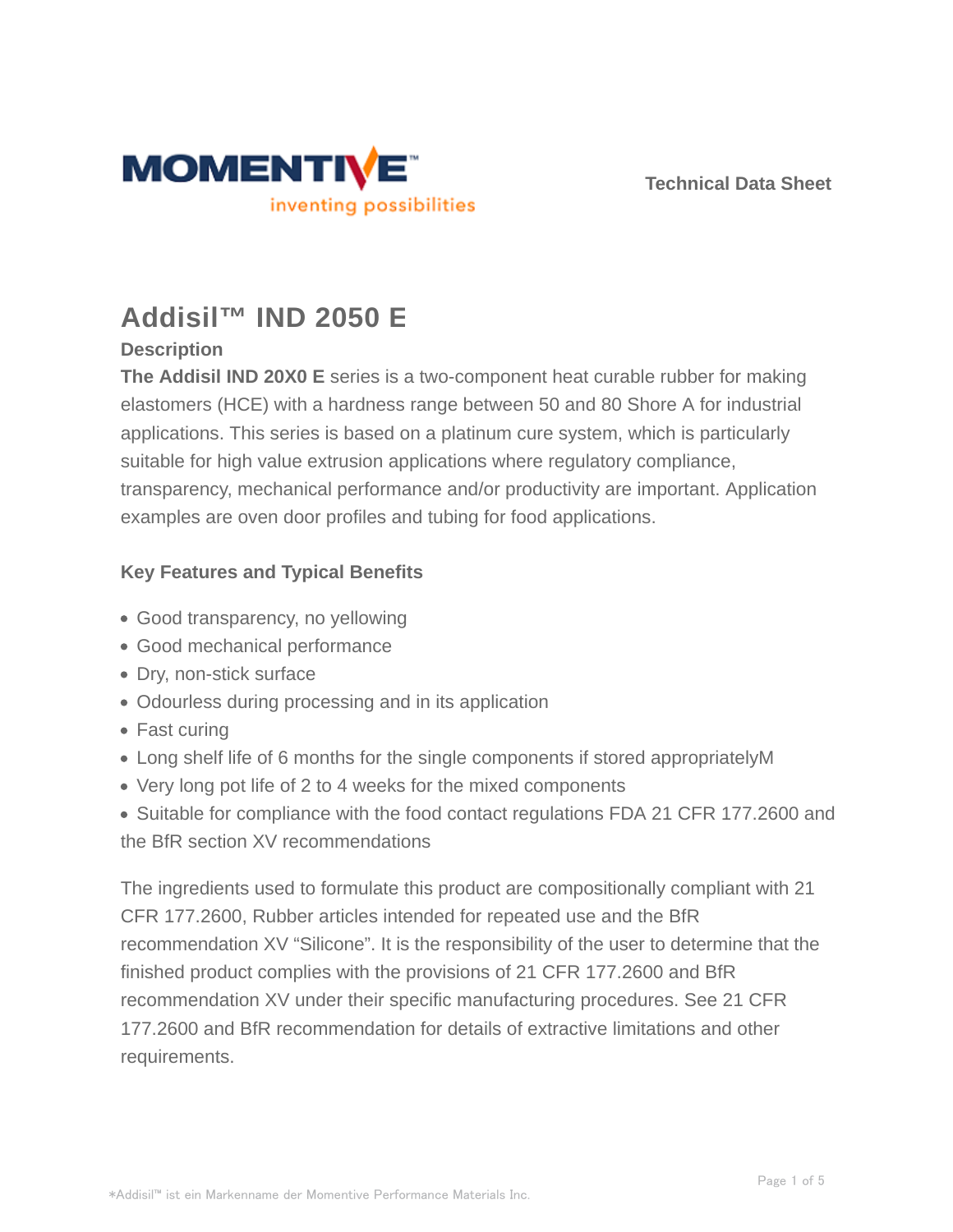# **Typical Physical Properties**

| Typical Properties of the Vulcanized Rubber:                                                                                                |                      |                   |           | <b>Addisil IND 20X0 E</b> |           |           |  |
|---------------------------------------------------------------------------------------------------------------------------------------------|----------------------|-------------------|-----------|---------------------------|-----------|-----------|--|
| Test results on moulded slabs, (mix ratio $A:B = 1:1$ )<br>Vulcanization conditions: 10 min. 175 ° C post cured: 4h @<br>200 ° C in hot air |                      |                   | 2050<br>Е | 2060<br>Е                 | 2070<br>Е | 2080<br>Е |  |
| Density                                                                                                                                     | <b>DIN 53 479 A</b>  | q/cm <sup>3</sup> | 1.15      | 1.17                      | 1.17      | 1.18      |  |
| <b>Shore A hardness</b>                                                                                                                     | <b>DIN 53 505</b>    |                   | 48        | 61                        | 72        | 81        |  |
| Tensile strength                                                                                                                            | <b>DIN 53 504 S2</b> | N/mm <sup>2</sup> | 10        | 11                        | 11        | 10        |  |
| Elongation at break                                                                                                                         | <b>DIN 53 504 S2</b> | $\frac{0}{0}$     | 700       | 550                       | 470       | 400       |  |
| Tear strength                                                                                                                               | ASTM D 624 die B     | N/mm              | 32        | 34                        | 33        | 30        |  |
| Comp. Set 22h at 175°C                                                                                                                      | <b>DIN 53 517</b>    | $\%$              | 25        | 20                        | 25        | 20        |  |

Typical Product Data should not be used as specifications. For assistance and specifications please contact Momentive performance materials.

# **Processing Recommendations**

When the two components are mixed together at a 1:1 mixing ratio, the pot life of the compound is approximately 2 to 4 weeks. During storage, the mix should be wrapped in polythene foil.

**Cure inhibition:**Being a platinum cure mechanism, the following contaminants can cause cure inhibition:

• Amine derivatives:

organic and inorganic basic compounds

- Sulphur products:
- anti-oxidants from plastics (thio compounds and sulphides)
- Metal soaps:

mould release agents or anti-acids as Zn or Ca stearate from Polyolefins

- Tin compounds
- Phosphorous products:

anti-oxidants from plastics (phosphines and phosphates)

# **Packaging**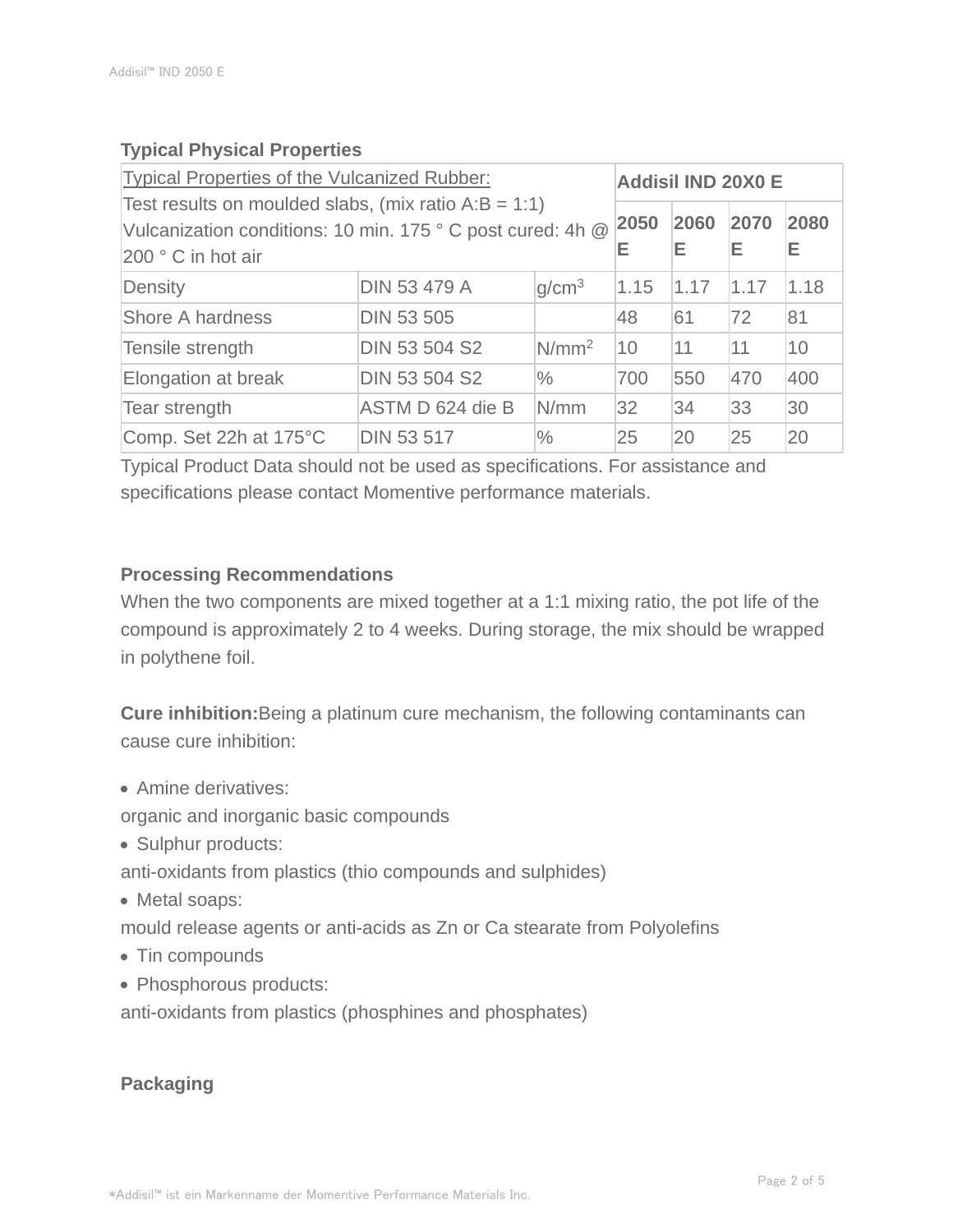**The Addisil IND 20X0 E** series is available in 25kg and 500kg cardboard boxes.

#### **Patent Status**

Nothing contained herein shall be construed to imply the nonexistence of any relevant patents or to constitute the permission, inducement or recommendation to practice any invention covered by any patent, without authority from the owner of the patent.

# **Product Safety, Handling and Storage**

Customers should review the latest Safety Data Sheet (SDS) and label for product safety information, safe handling instructions, personal protective equipment if necessary, emergency service contact information, and any special storage conditions required for safety. Momentive Performance Materials (MPM) maintains an aroundthe-clock emergency service for its products. SDS are available at www.momentive.com or, upon request, from any MPM representative. For product storage and handling procedures to maintain the product quality within our stated specifications, please review Certificates of Analysis, which are available in the Order Center. Use of other materials in conjunction with MPM products (for example, primers) may require additional precautions. Please review and follow the safety information provided by the manufacturer of such other materials.

#### **Limitations**

Customers must evaluate Momentive Performance Materials products and make their own determination as to fitness of use in their particular applications.

**Contact Information** Email commercial.services@momentive.com

# **Telephone**

| <b>Americas</b>        | <b>Latin America</b>           | <b>EMEAI- Europe, Middle</b><br>East, Africa & India | <b>ASIA PACIFIC</b> |
|------------------------|--------------------------------|------------------------------------------------------|---------------------|
| +1 800 295 2392 Brazil |                                | Europe                                               | China               |
| Toll free*             | +55 11 4534 9650 +390510924300 |                                                      | 800 820 0202        |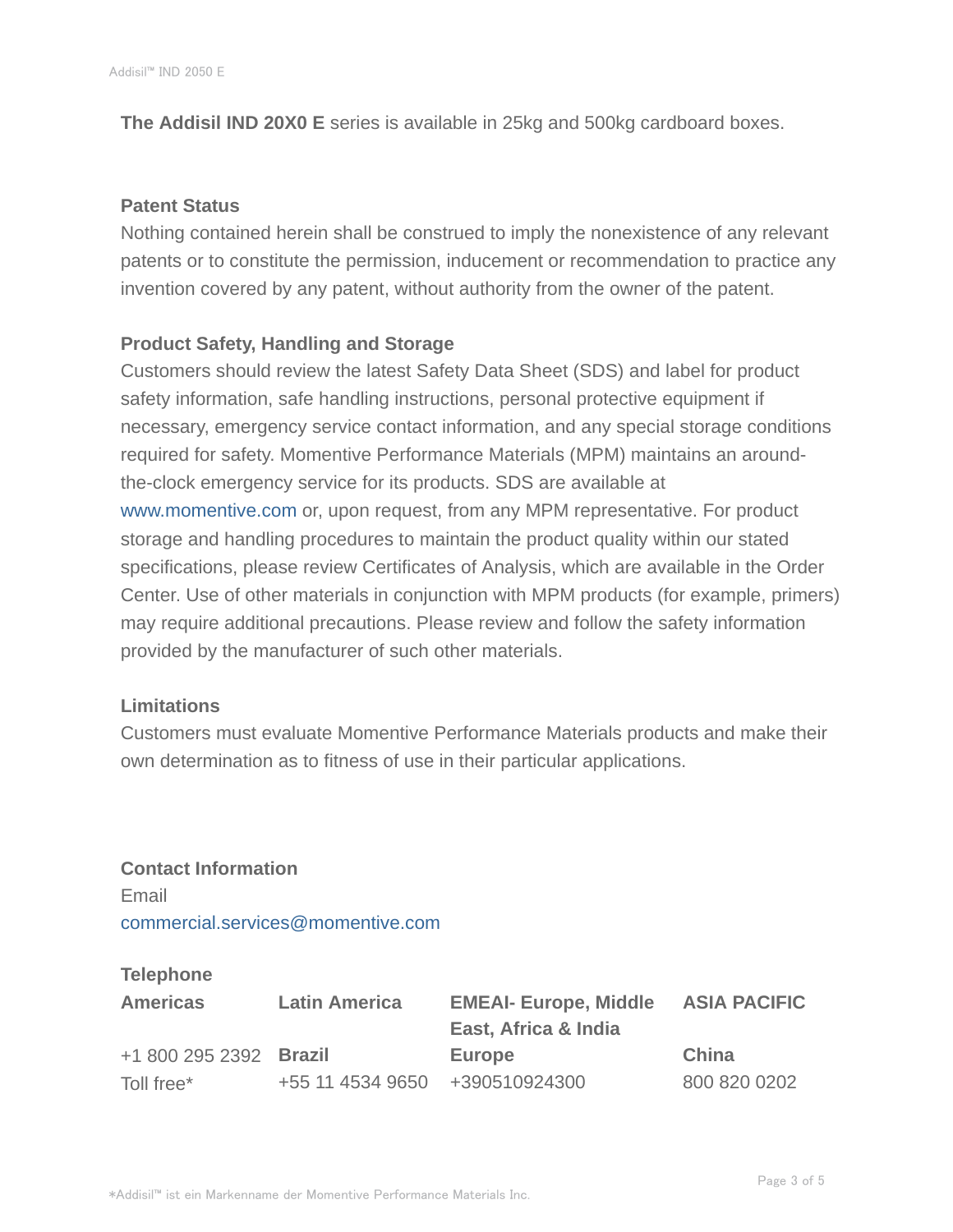| <b>Direct Number</b> | Direct number             | Toll free        |
|----------------------|---------------------------|------------------|
|                      |                           | +86 21 3860 4892 |
|                      |                           | Direct number    |
| <b>Mexico</b>        | India, Middle East &      | Japan            |
| +52 55 2169 7670     | <b>Africa</b>             | +81 3 5544 3111  |
| <b>Direct Number</b> | + 91 44 71212207          | Direct number    |
|                      | Direct number*            |                  |
|                      | *All Middle Eastern       | <b>Korea</b>     |
|                      | countries, Africa, India, | +82 2 6201 4600  |
|                      |                           |                  |

For literature and technical assistance, visit our website at: www.momentive.com

#### **DISCLAIMER:**

**THE MATERIALS, PRODUCTS AND SERVICES OF MOMENTIVE PERFORMANCE MATERIALS INC. AND ITS SUBSIDIARIES AND AFFILIATES (COLLECTIVELY "SUPPLIER"), ARE SOLD SUBJECT TO SUPPLIER'S STANDARD CONDITIONS OF SALE, WHICH ARE INCLUDED IN THE APPLICABLE DISTRIBUTOR OR OTHER SALES AGREEMENT, PRINTED ON THE BACK OF ORDER ACKNOWLEDGMENTS AND INVOICES, AND AVAILABLE UPON REQUEST. ALTHOUGH ANY INFORMATION, RECOMMENDATIONS, OR ADVICE CONTAINED HEREIN IS GIVEN IN GOOD FAITH, SUPPLIER MAKES NO WARRANTY OR GUARANTEE, EXPRESS OR IMPLIED, (i) THAT THE RESULTS DESCRIBED HEREIN WILL BE OBTAINED UNDER END-USE CONDITIONS, OR (ii) AS TO THE EFFECTIVENESS OR SAFETY OF ANY DESIGN INCORPORATING ITS PRODUCTS, MATERIALS, SERVICES, RECOMMENDATIONS OR ADVICE. EXCEPT AS PROVIDED IN SUPPLIER'S STANDARD CONDITIONS OF SALE, SUPPLIER AND ITS REPRESENTATIVES SHALL IN NO EVENT BE RESPONSIBLE FOR ANY LOSS RESULTING FROM ANY USE OF ITS MATERIALS, PRODUCTS OR SERVICES DESCRIBED HEREIN.** Each user bears full responsibility for making its own determination as to the suitability of Supplier's materials, services, recommendations, or advice for its own particular use. Each user must identify and perform all tests and analyses necessary to assure that its finished parts incorporating Supplier's products, materials, or services will be safe and suitable for use under end-use conditions. Nothing in this or any other document, nor any oral recommendation or advice, shall be deemed to alter, vary, supersede, or waive any